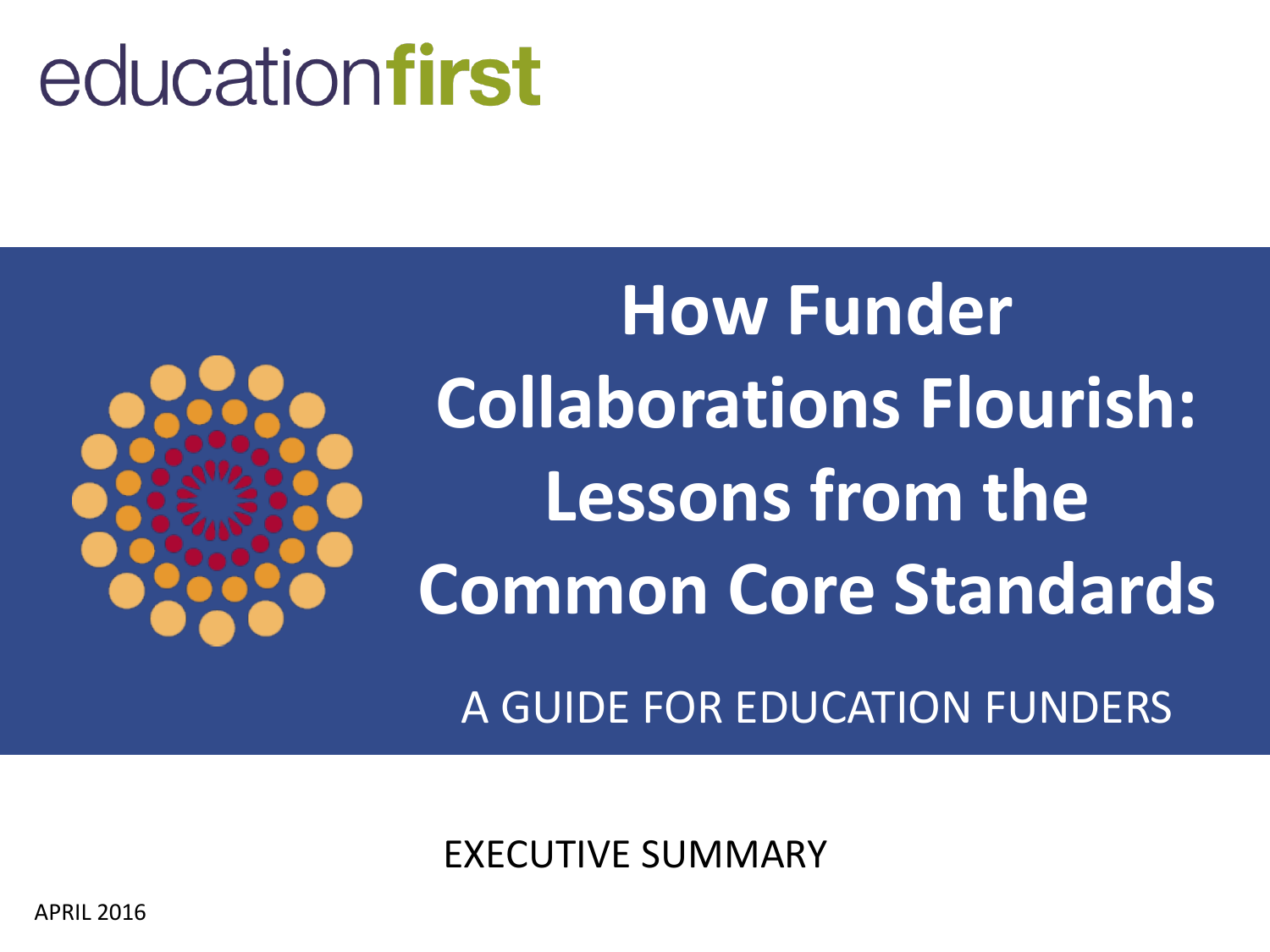# **On an issue as complicated as implementation of the Common Core State Standards, how can funders decide whether to collaborate—and how to do so successfully?**

Education First developed this **guide to help funders create more effective collaborations**, focusing on how they can work together to advance implementation of the Common Core State Standards (CCSS) or other significant, system-wide changes to education systems.

Funders can use the guide to reflect on their priorities, learn how to apply a **decision-making matrix** to shape collaborations with others and review brief case studies with lessons from our work supporting funder collaboratives.

Importantly, our ideas for how funder collaborations can support the standards moving forward can apply in any state committed to college- and career-ready expectations, including those states that have rebranded or added to the CCSS.

We appreciate the encouragement and support the William and Flora Hewlett Foundation provided to develop this guide.

**This executive summary includes highlights from Education First's guide on funder collaboration. For the complete guide, [click here.](http://education-first.com/library/publication/how-funder-collaborations-flourish-lessons-from-the-common-core-standards/)**

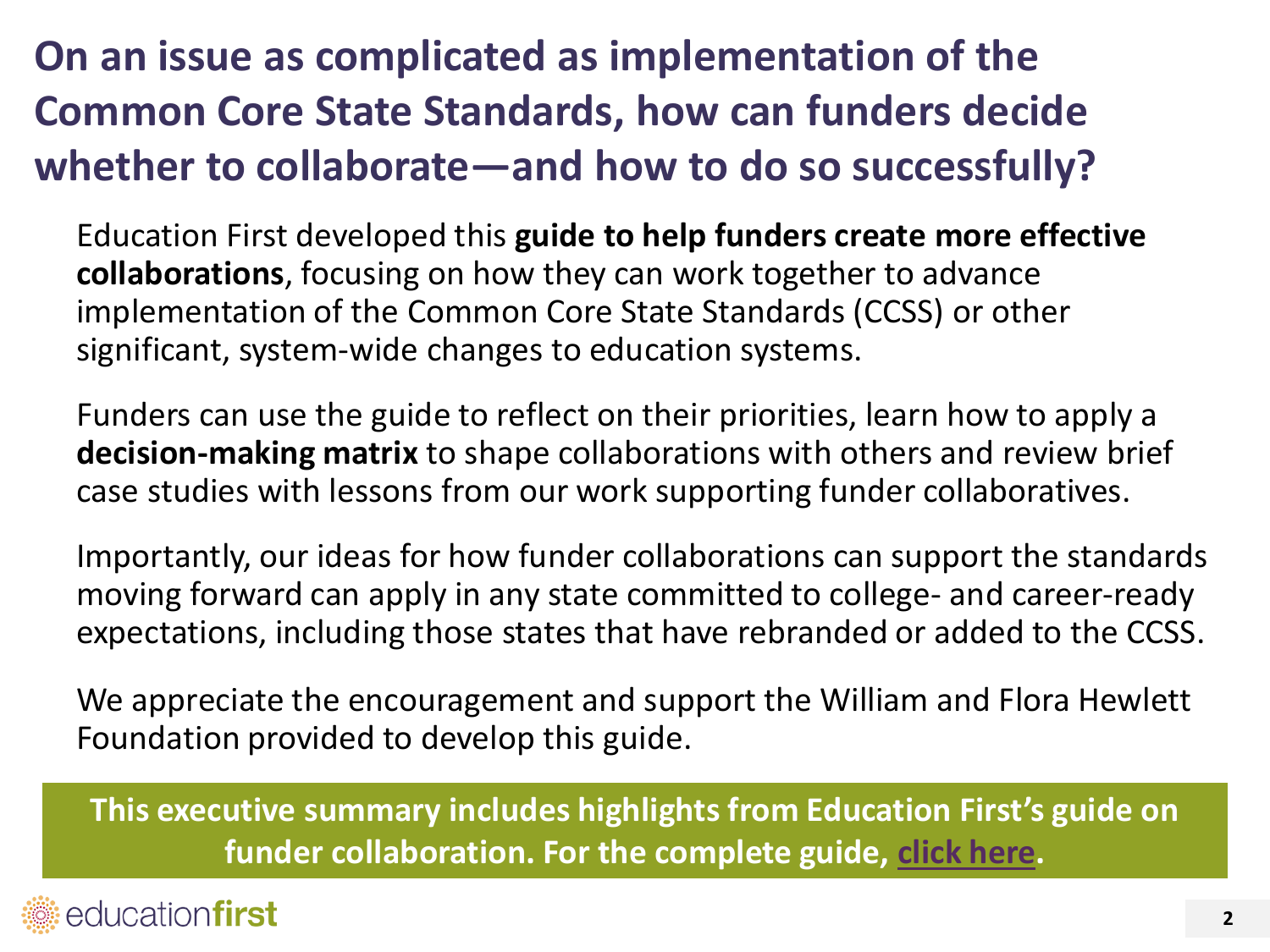#### **The Common Core State Standards aim to help prepare all students for college and careers.**

Finalized in 2009, the standards cover English language arts/literacy and mathematics in grades K-12.

As of 2016, 42 states, the District of Columbia, four U.S. territories and the Department of Defense Education Activity have voluntarily adopted and are using these standards.<sup>1</sup>



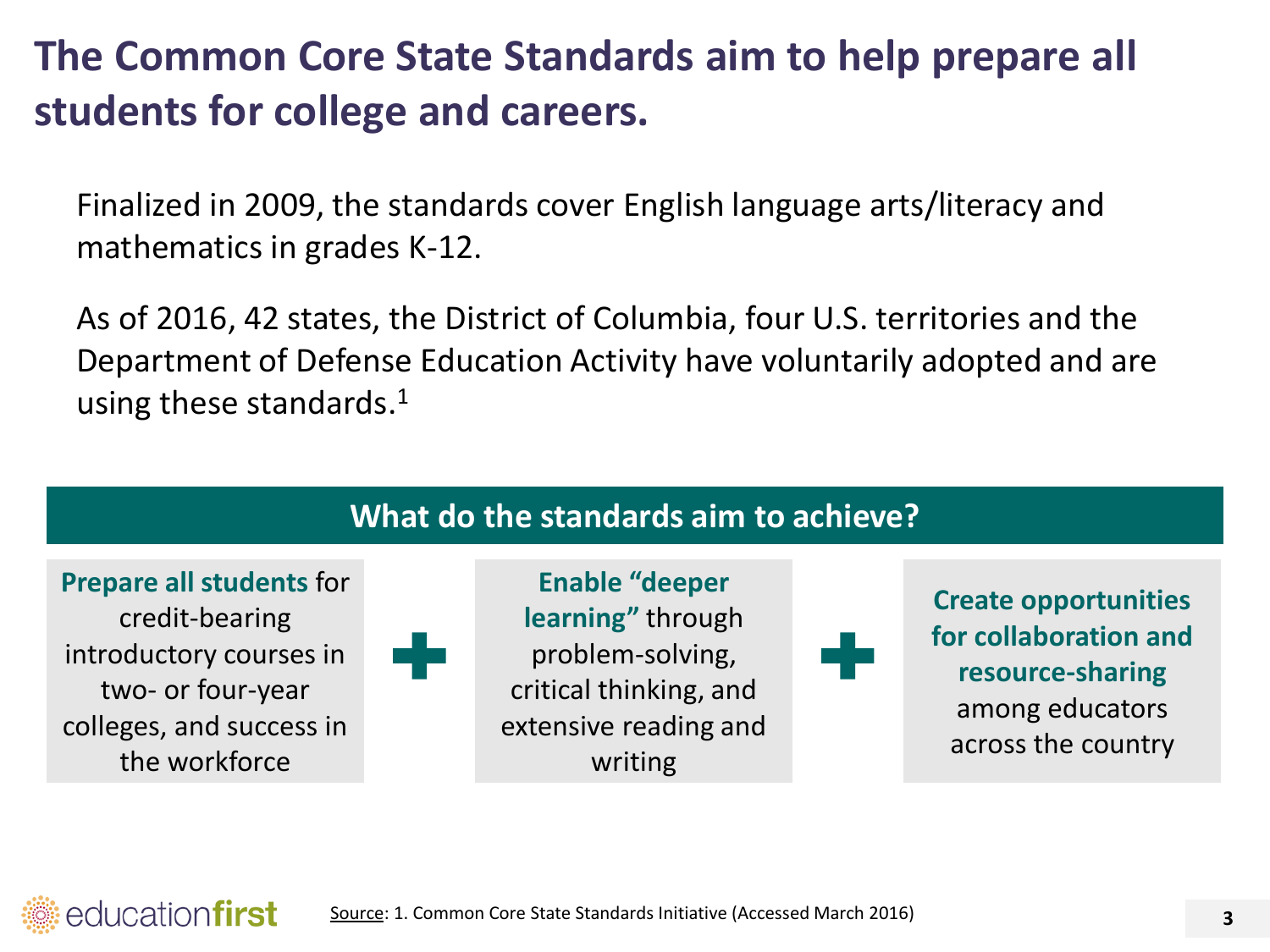#### **Common Core standards have by design created a cascading series of changes in K-12 education that require attention.**

Educators, policymakers and funders have identified some of the areas below as the **most critical to address for the long-term success of the standards**:

**Professional development and ongoing support** for educators and principals as they implement the CCSS in their schools

**High-quality instructional materials** aligned to the CCSS available to all educators

**New statewide accountability systems and high-quality assessments** to measure student progress against the CCSS

**Community engagement** with students, families and the public to deepen their understanding of the CCSS

**Advocacy and communications** to maintain policymaker commitment to CCSS implementation

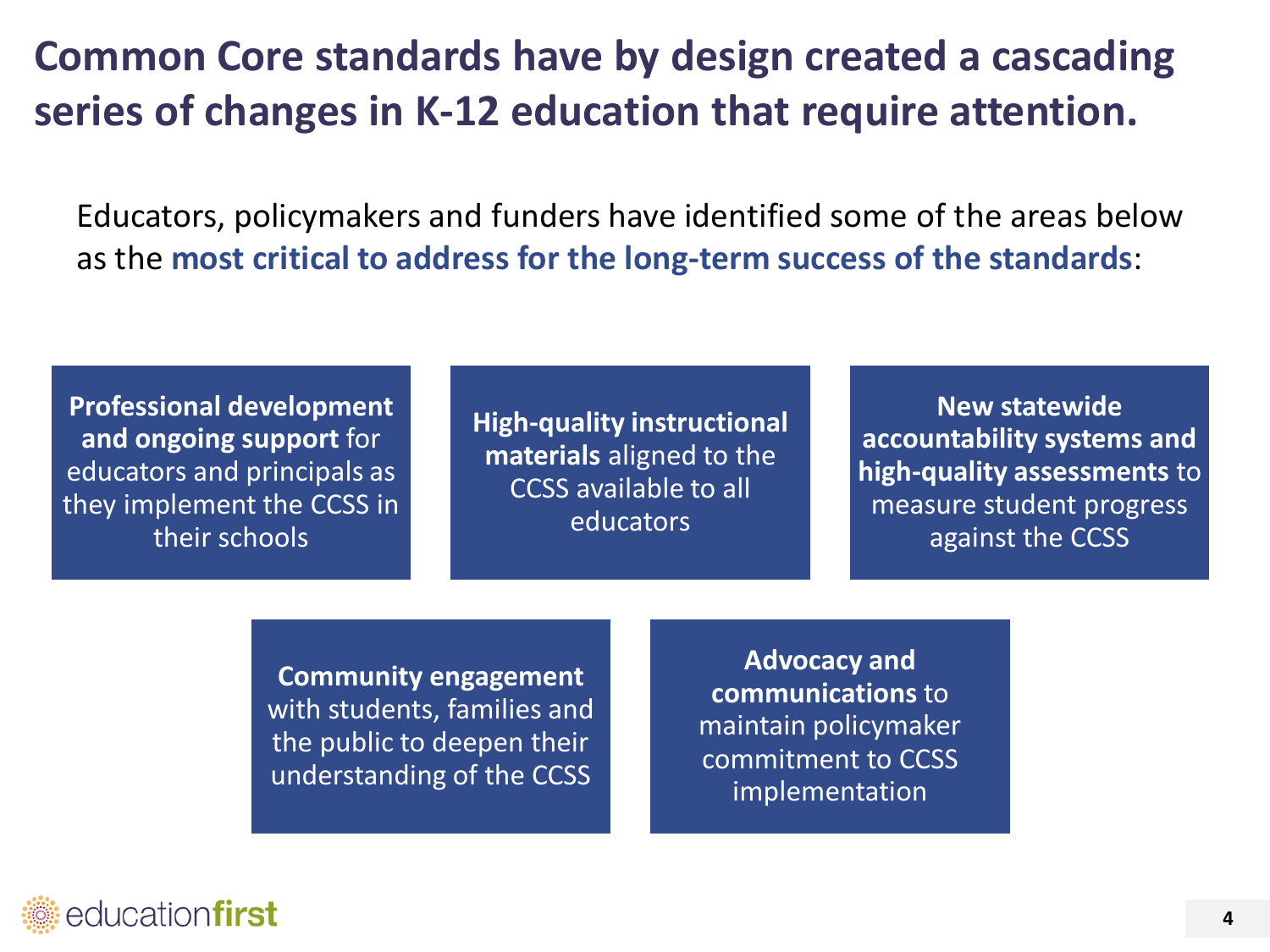#### **While there are bright spots on implementation, progress has been uneven thus far and challenges remain.**

| <b>States</b>    | 10 states are currently reviewing the CCSS and considering changes. <sup>1</sup><br><b>Fewer</b> states committed to administering the PARCC and Smarter Balanced<br>assessments in 2015-16 than in the previous year (21 vs. 30). <sup>1</sup>                                                                                              |
|------------------|----------------------------------------------------------------------------------------------------------------------------------------------------------------------------------------------------------------------------------------------------------------------------------------------------------------------------------------------|
|                  |                                                                                                                                                                                                                                                                                                                                              |
| <b>Districts</b> | 92% of districts report facing challenges finding adequate resources to implement<br>the standards. <sup>2</sup><br>89% of districts believe they do not have enough time to fully implement the<br>standards before accountability consequences related to student performance on<br>aligned assessments begin to take effect. <sup>2</sup> |
|                  |                                                                                                                                                                                                                                                                                                                                              |
| <b>Educators</b> | 58% of K-12 educators who responded to an <i>Education Week</i> survey reported that<br>their textbooks and main curricular materials are not aligned to the CCSS. <sup>3</sup><br>16% of these educators feel very prepared to teach the CCSS to their students. <sup>3</sup>                                                               |
|                  |                                                                                                                                                                                                                                                                                                                                              |
| <b>Parents</b>   | 54% of parents oppose having educators in their community use the CCSS to<br>guide what they teach. <sup>4</sup><br>67% of parents believe there is too much emphasis on testing in the public schools<br>in their community. <sup>4</sup>                                                                                                   |



Sources: 1. Education First (2015); 2. Stark Rentner and Kober (2014); 3. Education Week (2014); 4. Phi Delta Kappan/Gallup (2015)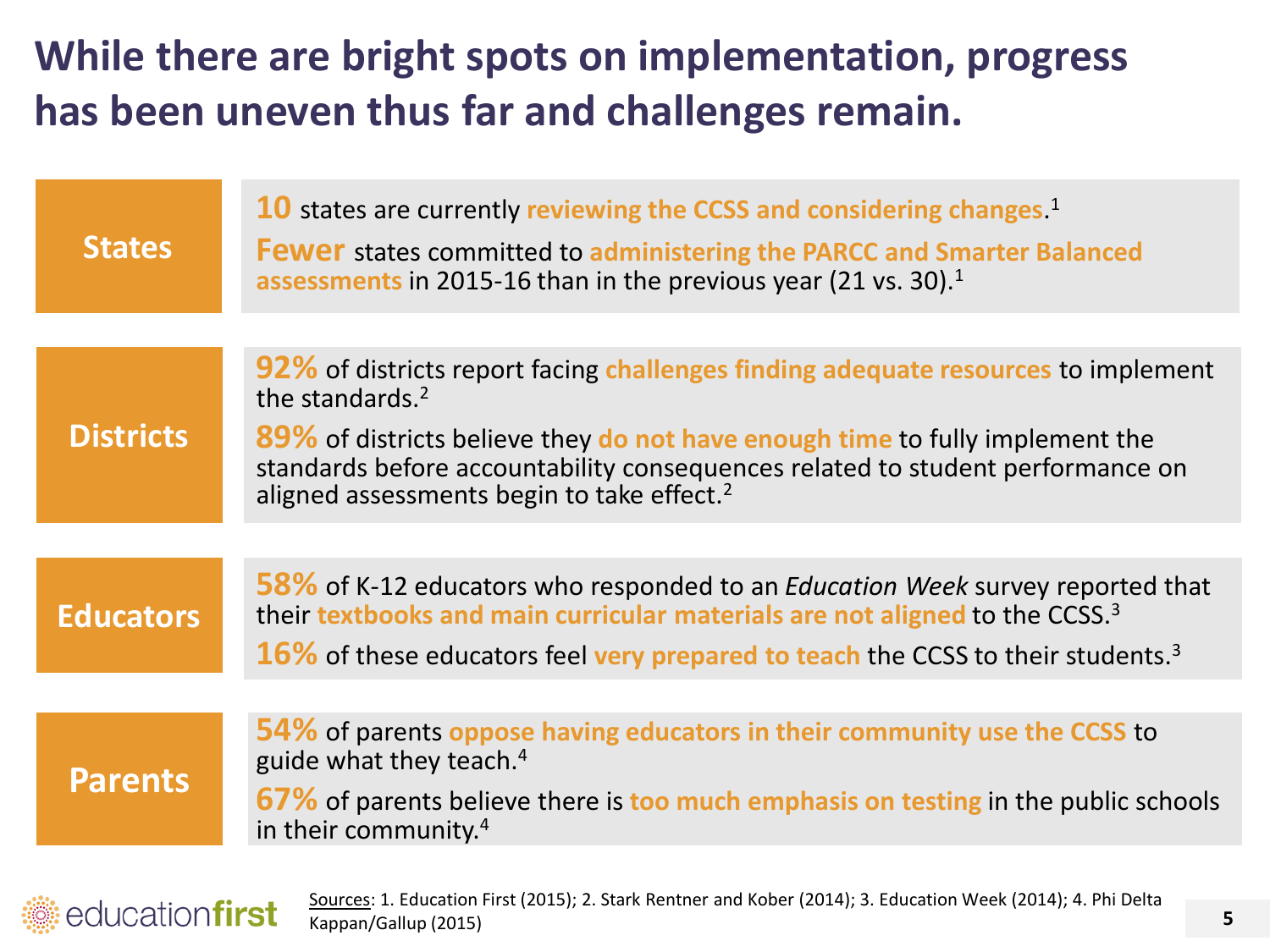# **Several funders formed collaborations to support states and districts through the transition to the Common Core.**

These funder collaboratives have made important progress thus far:

| Created new classroom-ready                | Supported alignment between state K-12 |
|--------------------------------------------|----------------------------------------|
| instructional tools for educators          | and higher education systems           |
|                                            |                                        |
| Diversified advocacy coalitions nationally | Informed the public about the CCSS and |
| and in multiple states                     | their implications for students        |
|                                            |                                        |
| Strengthened opportunities for teacher     | Helped state policymakers manage the   |
| leaders to shape implementation of the     | transition to high-quality assessments |

As implementation continues, **how can funders build on these early successes for sustained change?**

And looking forward to continuing (and significant) needs in the field, **which kinds of funder collaboration will yield the desired results?**

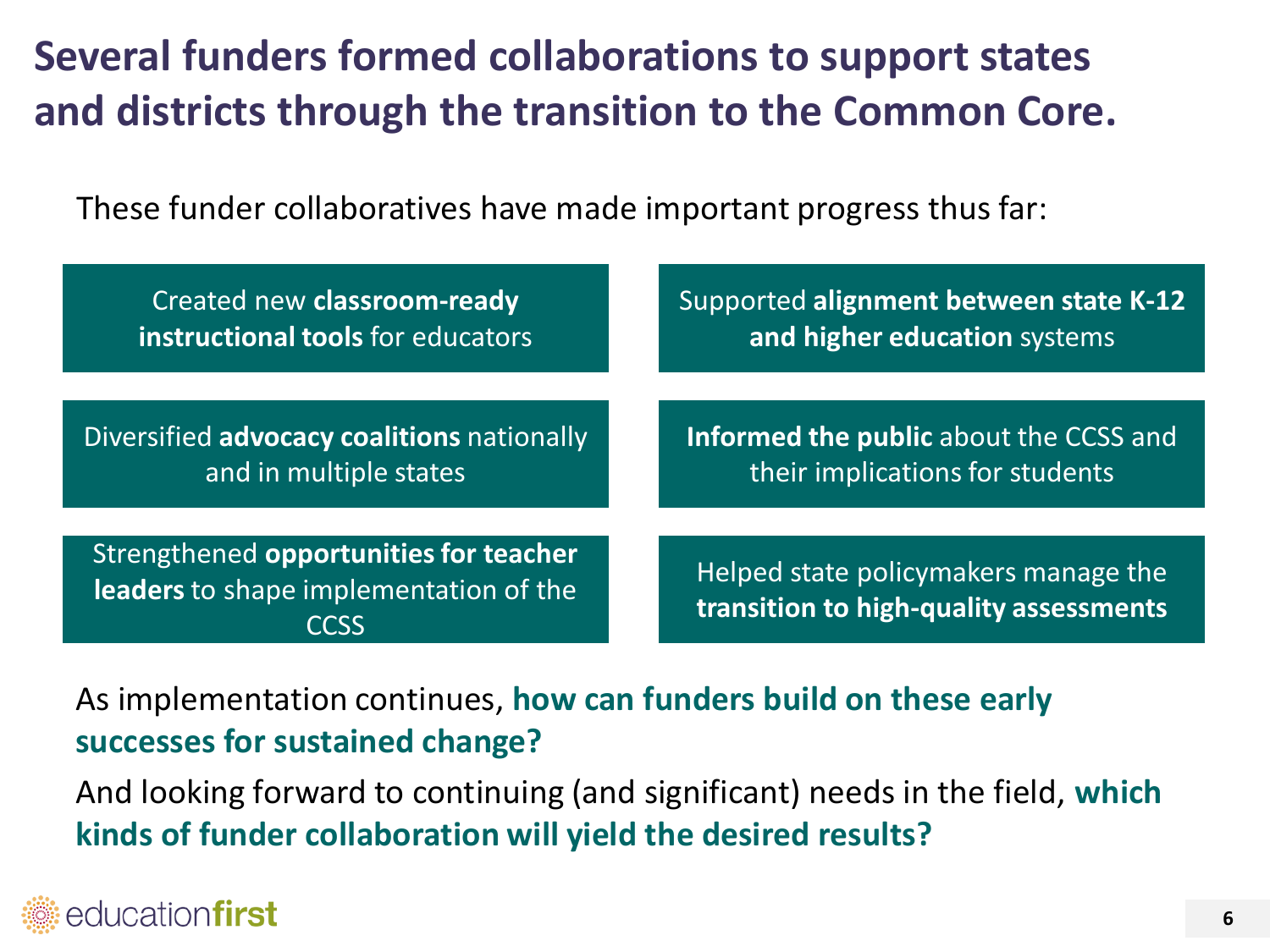**There are both benefits and risks to any collaboration, which funders must weigh before initiating partnerships.**



**Expanded impact** to larger constituencies and/or across a wider area (state, region or the country).

**Ability to combine investments** to scale solutions for greater social returns.

> **Significant commitment in time and resources** to establish and manage governance structure and decision-making process.

**Continuous efforts** to align collaboration activities to each funder's interests and grantmaking approach.

**Reduced authority** to make unilateral grant decisions in exchange for group deliberation and compromise.



**Benefits**

**Risks**

Sources: Brest (2005), Mackinnon (2006), GrantCraft (2009), Seldon, Tierney and Fernando (2013), Briddell and Marra (2013), Education First (2015) and Grantmakers for Education (n.d.).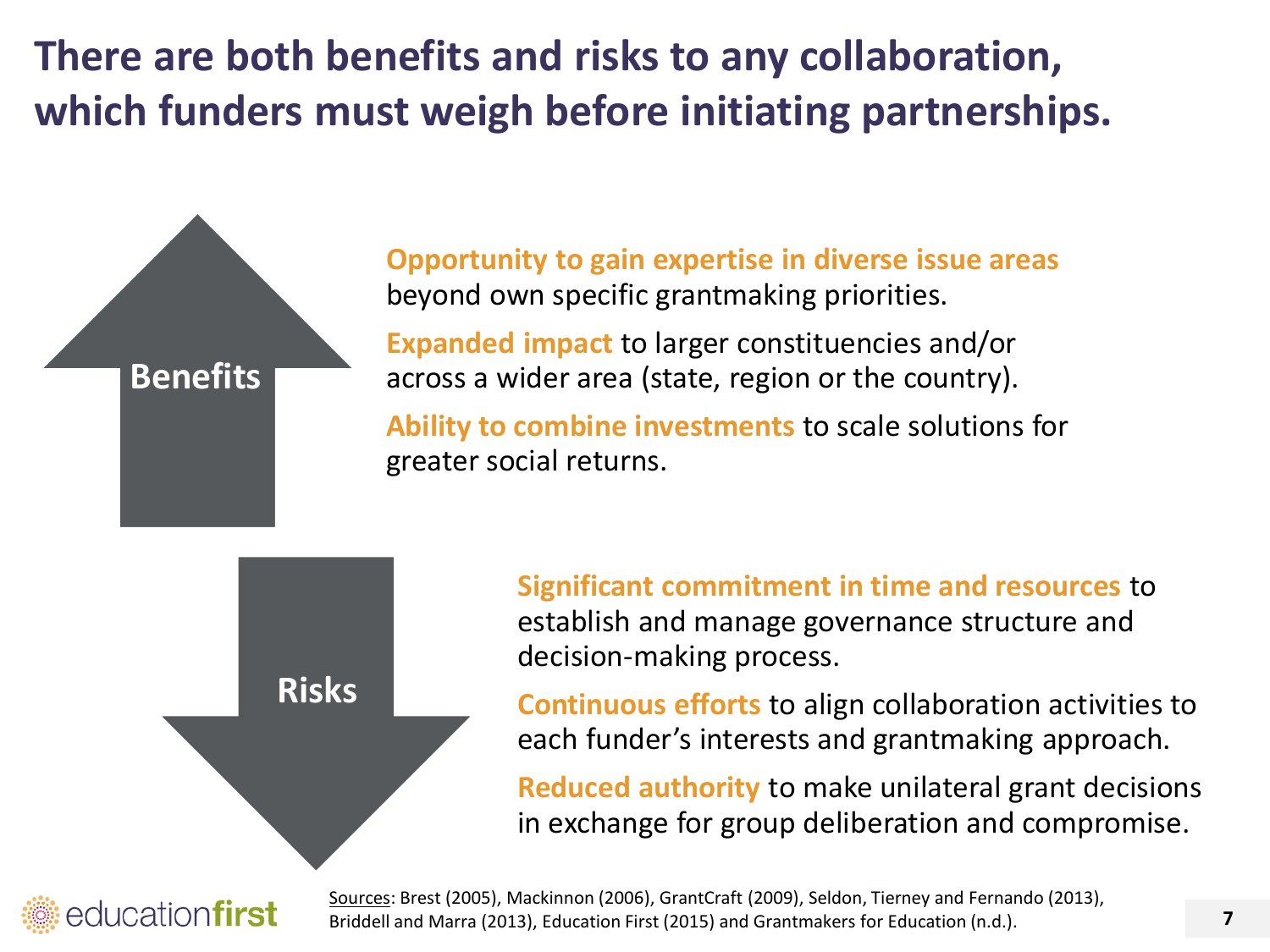#### **Eight ingredients can help funder collaborations be successful.**

#### **8 7 6 5 4 3 2 1 Definition of success**, **desired outcomes** and **expectations** for funder participation. **Urgency** to achieve the collaborative's goals. **Strong case for why collaboration is better than independent actions**, including why each funder is interested and committed to collaboration. **Trust**, **mutual respect** and **sensitivity to each funder's internal culture**. **Governance structure** that matches funder needs, facilitates nimble decision-making and enables funders to resolve challenges. Willingness to **consider risky ideas**, **learn from the collaborative's activities** and **revisit priorities** as the education landscape evolves. **Structure and process for managing the collaborative's activities**, such as developing overall strategy and identifying grantees (which can be led by a neutral third-party organization). Shared agreement on an **exit plan** should any funder decide to leave the collaborative.

#### education**first**

Sources: Brest (2005), Mackinnon (2006), GrantCraft (2009), Seldon, Tierney and Fernando (2013), Briddell and Marra (2013), Education First (2015) and Grantmakers for Education (n.d.).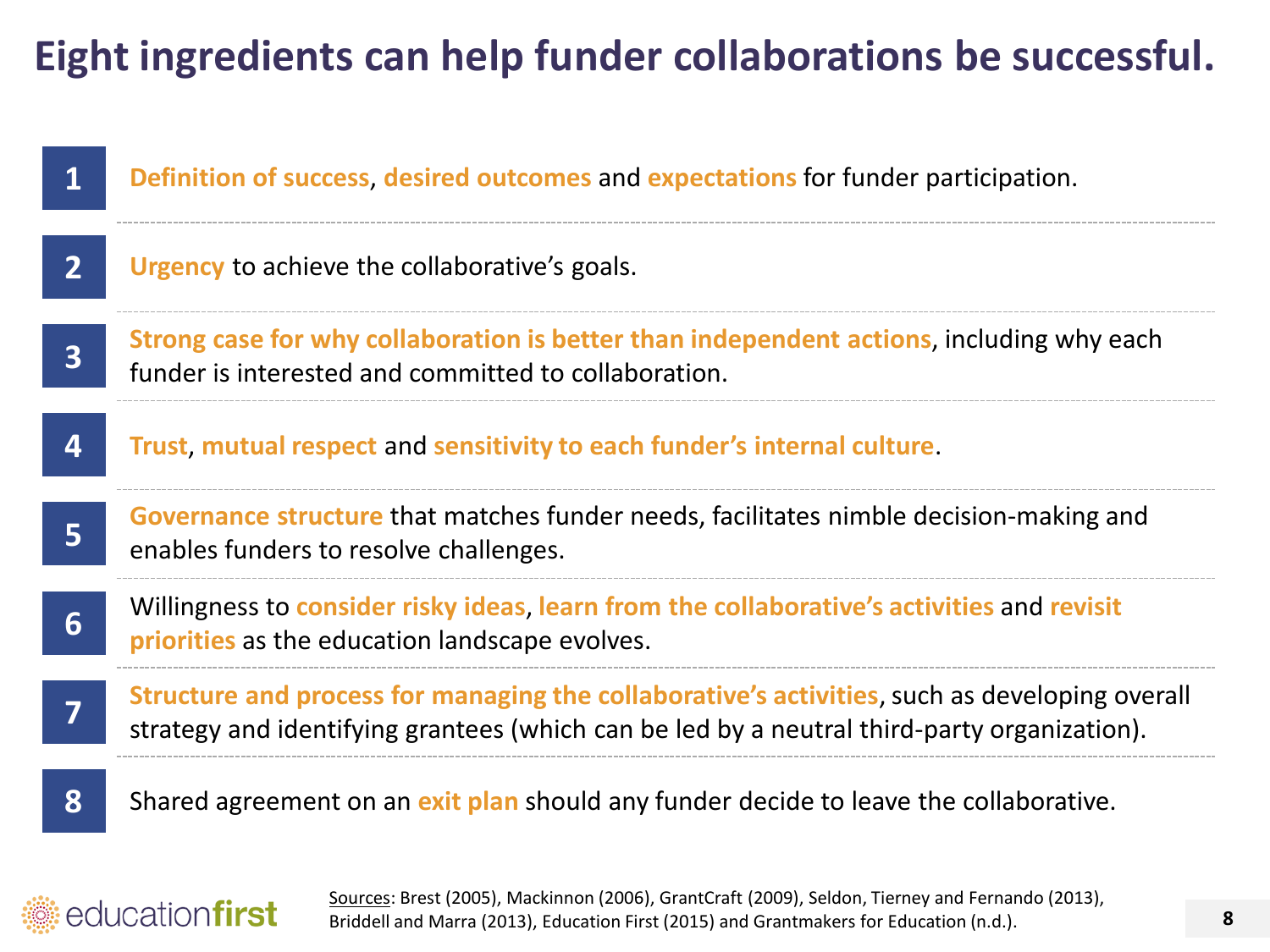**Education First's decision-making matrix elevates three considerations to support funders working together.** 



educationfirst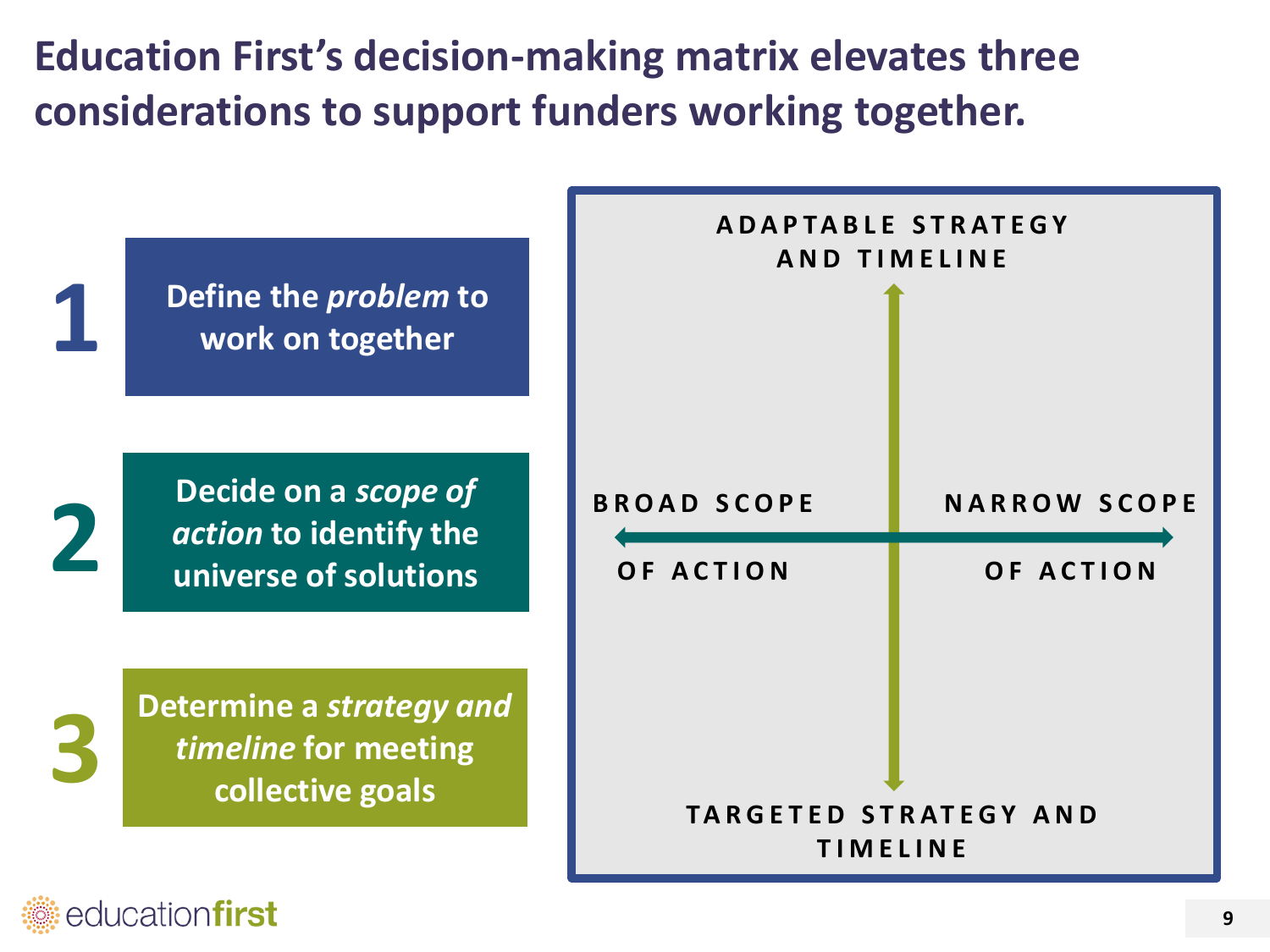

# **First, ask: What problem or challenge are funders interested in tackling through the collaborative?**

By defining the problem, funders clarify their purpose for working together, which should guide the collaborative's scope of action and strategy. For example:

*A specific problem in the field***:** Funders work to impact how states, districts and schools adopt and implement the CCSS via the collaborative's direct actions.

 *Example: Create better and readily accessible instructional materials aligned to the CCSS to ensure consistent high-quality teaching and ultimately improved student learning.*

A *challenge that funders are facing*: Funders seek to enhance their own potential to support the CCSS by gaining more knowledge of the field, cultivating stronger relationships with peer funders and developing new partnerships with organizations outside the collaboration, among others.

 *Example: Strengthen the collective commitment of funders to the success of CCSS and improve their ability to make informed grantmaking decisions in the future to help support educators.*

These are not mutually exclusive options: Funders that aim to influence a particular element of CCSS implementation may also gain knowledge through collaboration to inform their own grantmaking.

#### education**first**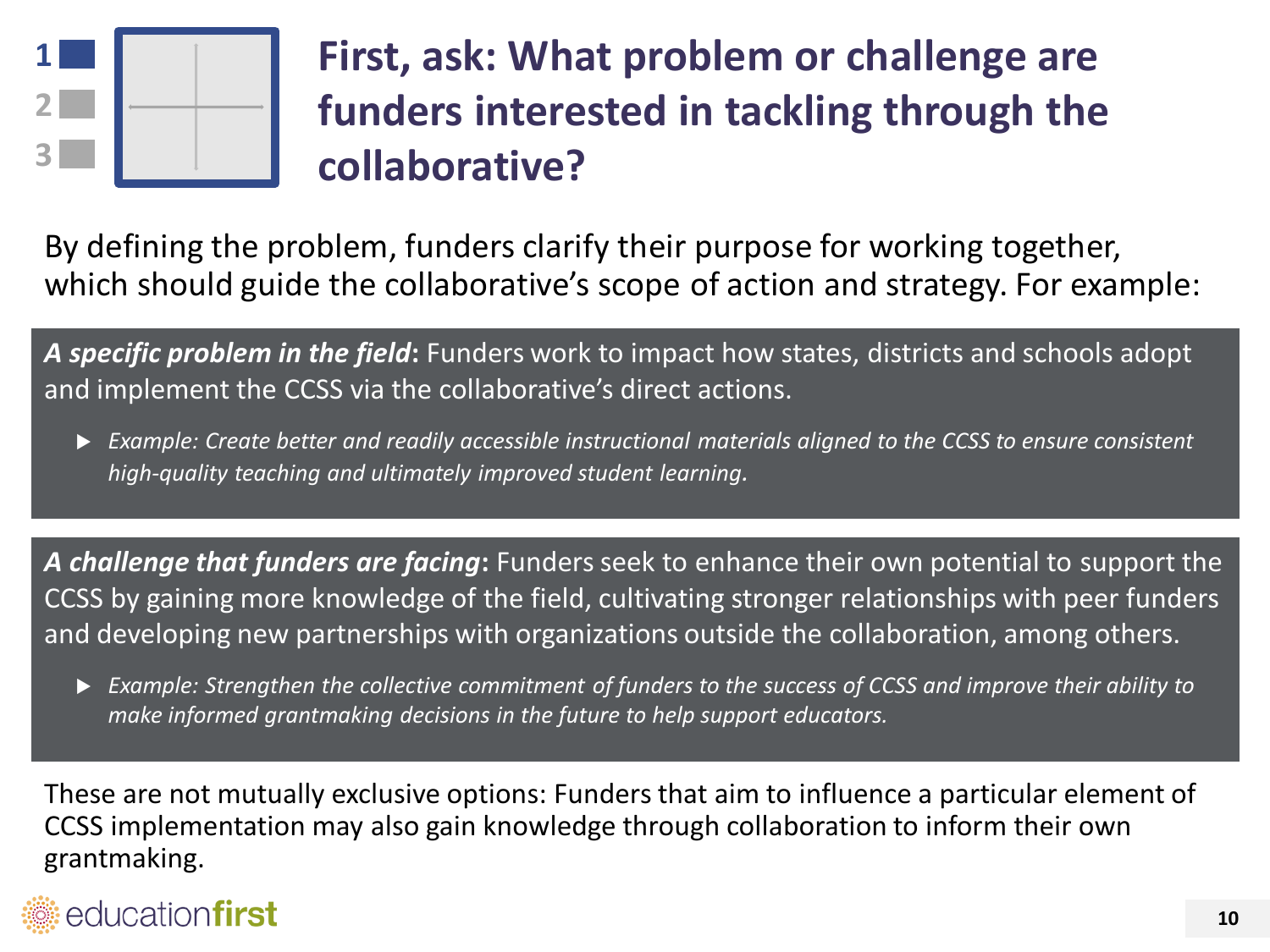

**Next, ask: Based on the problem funders want to address, should the collaborative's scope of action be broad or narrow?** 

A *broad scope of action* is preferred when funders have diverse opinions about what the problem is and/or prefer to pursue different solutions to investigate options.

 *Example: Build the capacity and reach of key, well-positioned organizations to raise public awareness about the CCSS.*

A *narrow scope of action* applies when there is strong alignment among funders about what the problem is and how best to address it through particular solutions.

 *Example: Ensure states use high-quality assessments to measure student progress against the CCSS.*

**B R O A D S C O P E O F A C T I O N**

Funders focus on the **field at large** to identify **trends and opportunities**  for action

Funders advance **shared solutions** to a **specific problem** to achieve well-defined objectives

**N A R R O W S C O P E O F A C T I O N**

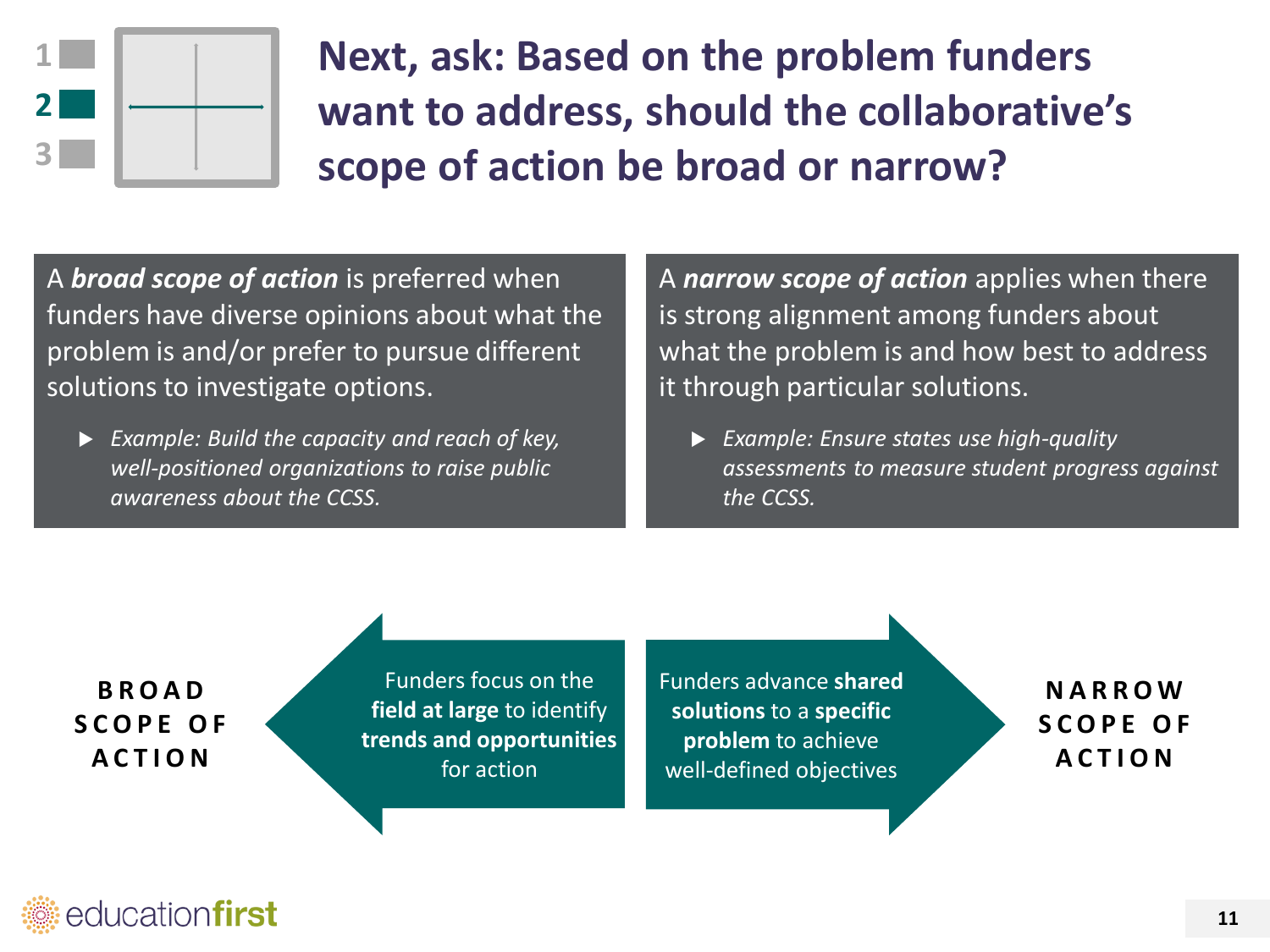

**Finally, ask: To advance the solutions funders support, will the collaborative need an adaptable or a targeted strategy and timeline?**

An *adaptable strategy and timeline* facilitates quick, nimble action by funders in response to evolving, unpredictable conditions.

 *Example: Help advocates respond to state-specific and emerging policy obstacles (and threats) to CCSS implementation.*

A *targeted strategy and timeline* involves funder actions to resolve well-known, clear and predictable challenges.

 *Example: Create more CCSS-aligned instructional materials that help educators address the unique needs of English language learners.*

#### **A D A P T A B L E S T R AT E G Y A N D T I M E L I N E**

Funders exercise **flexibility** to address **emerging**, often unexpected, challenges and needs

Funders commit to solutions **tailored** to **established** challenges and needs

#### **T A R G E T E D S T R AT E G Y A N D T I M E L I N E**

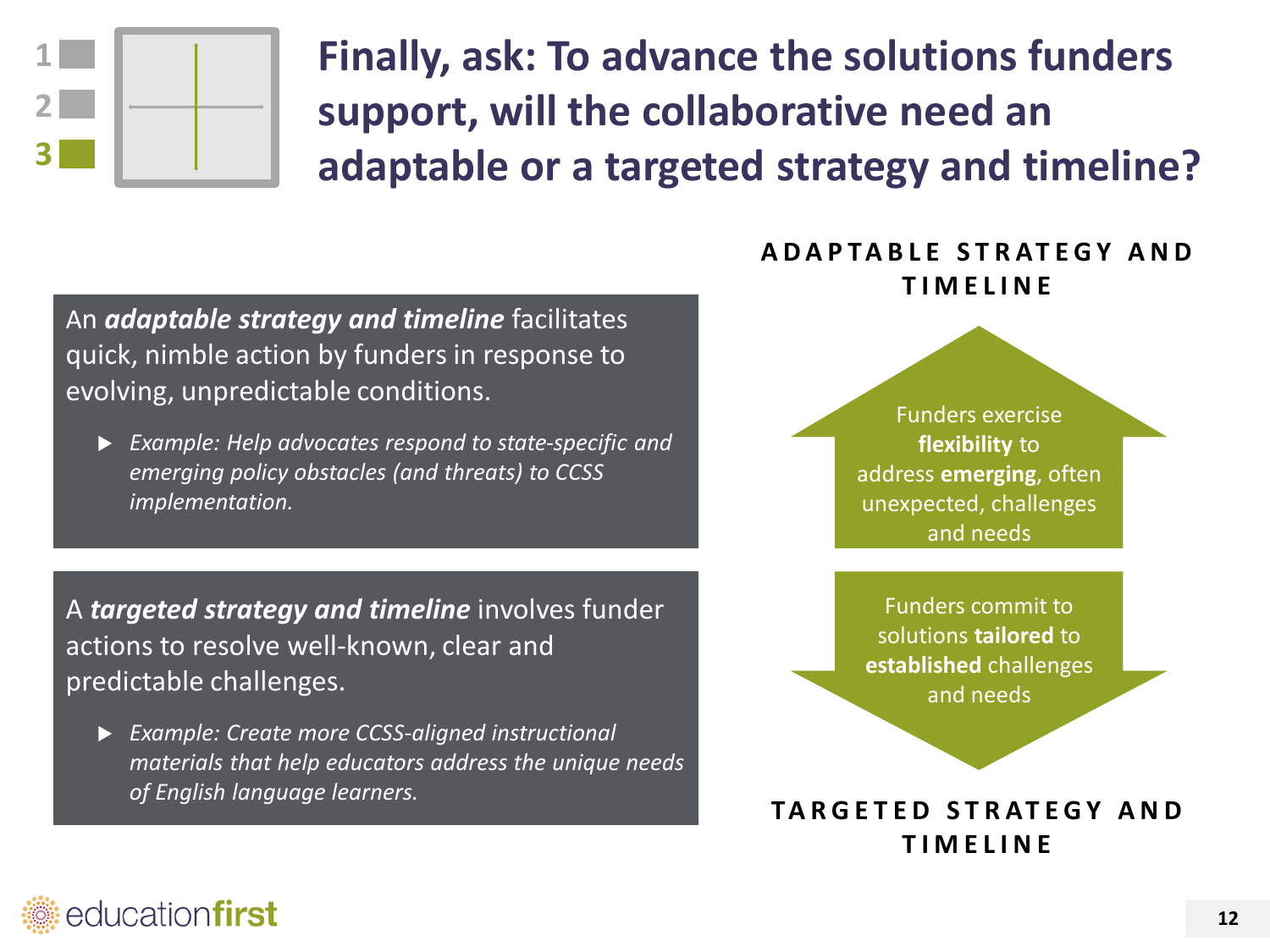**The three considerations help funders find the quadrant in the matrix that best translates their shared interests into opportunities for collaboration.**

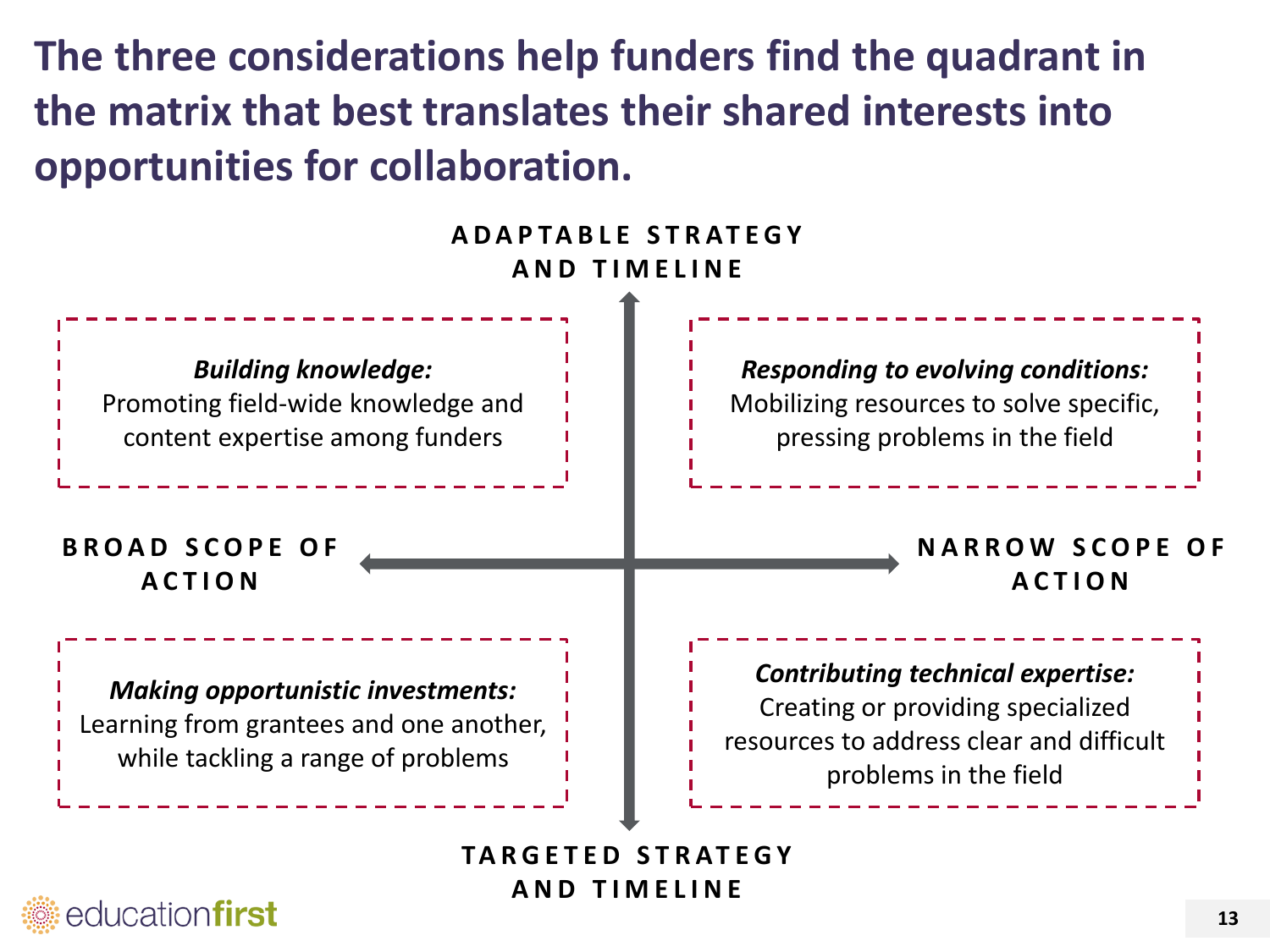**Education First developed four case studies to show how these considerations can support different funder goals.\***



\*See Education First's [complete funder collaboration guide](http://education-first.com/library/publication/how-funder-collaborations-flourish-lessons-from-the-common-core-standards/) for complete case studies.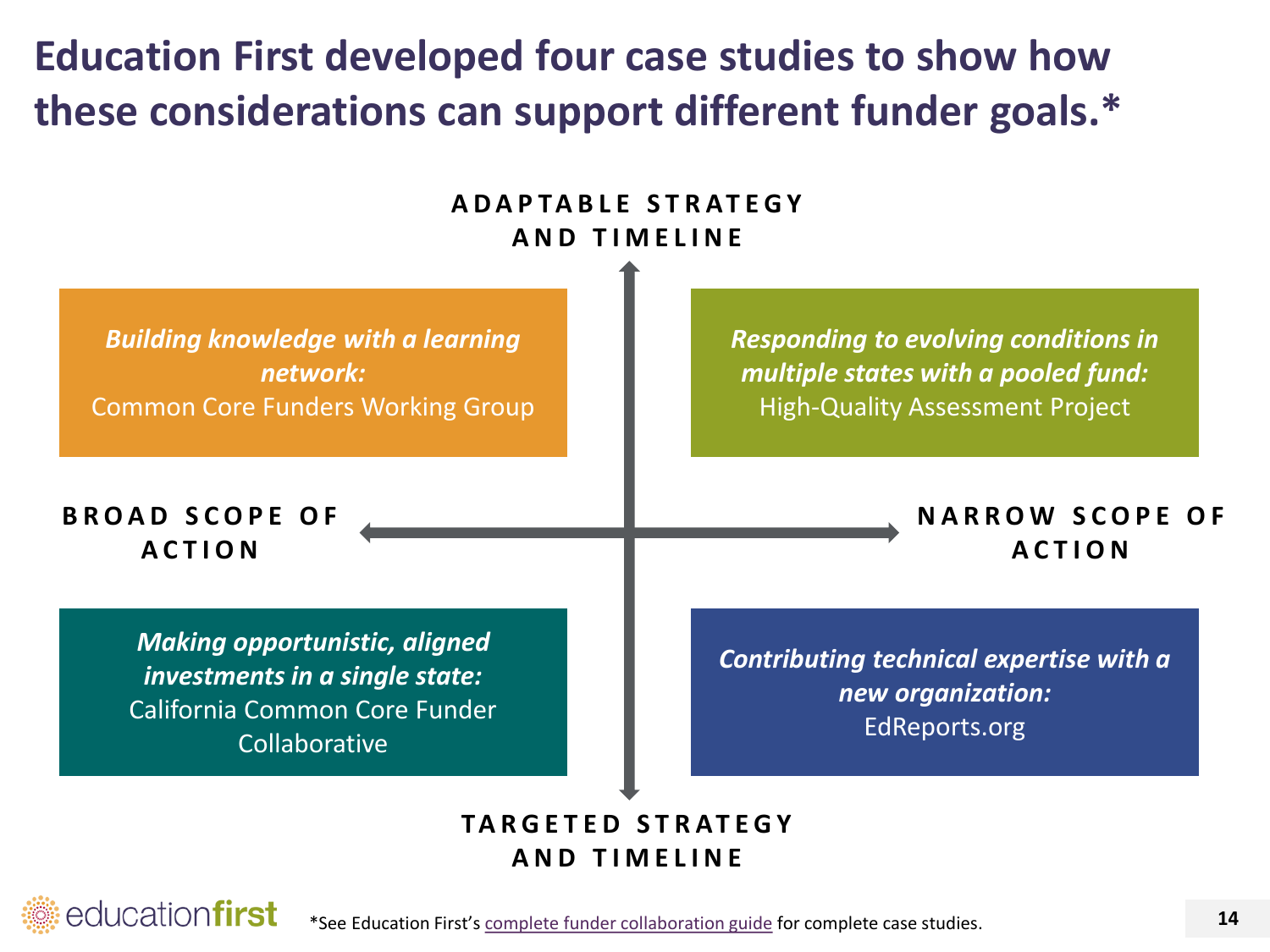# **Based on Education First's case studies, how should funders approach defining the problem?\***

**If the funder collaborative wants to solve a specific problem in the field**: Agree on clear and measurable goals for success, and determine which aspects of the problem will fall within the collaborative's mission (and which will not). Consider how this focus aligns or intersects with any similar efforts in the field.

**If the funder collaborative aims to tackle a challenge funders are facing**: Create unique knowledge-sharing opportunities, discuss shared grantees and strive to avoid duplication of activities. Consider a shorter window of action: Check-in regularly to make sure the collaboration is making a difference and isn't just a discussion forum.

# ADAPTABLE STRATEGY AND TIMELINE **BROAD SCOPF** NARROW SCOPF OF ACTION OF ACTION TARGETED STRATEGY **AND TIMELINE**

#### **P R O B L E M D E F I N I T I O N**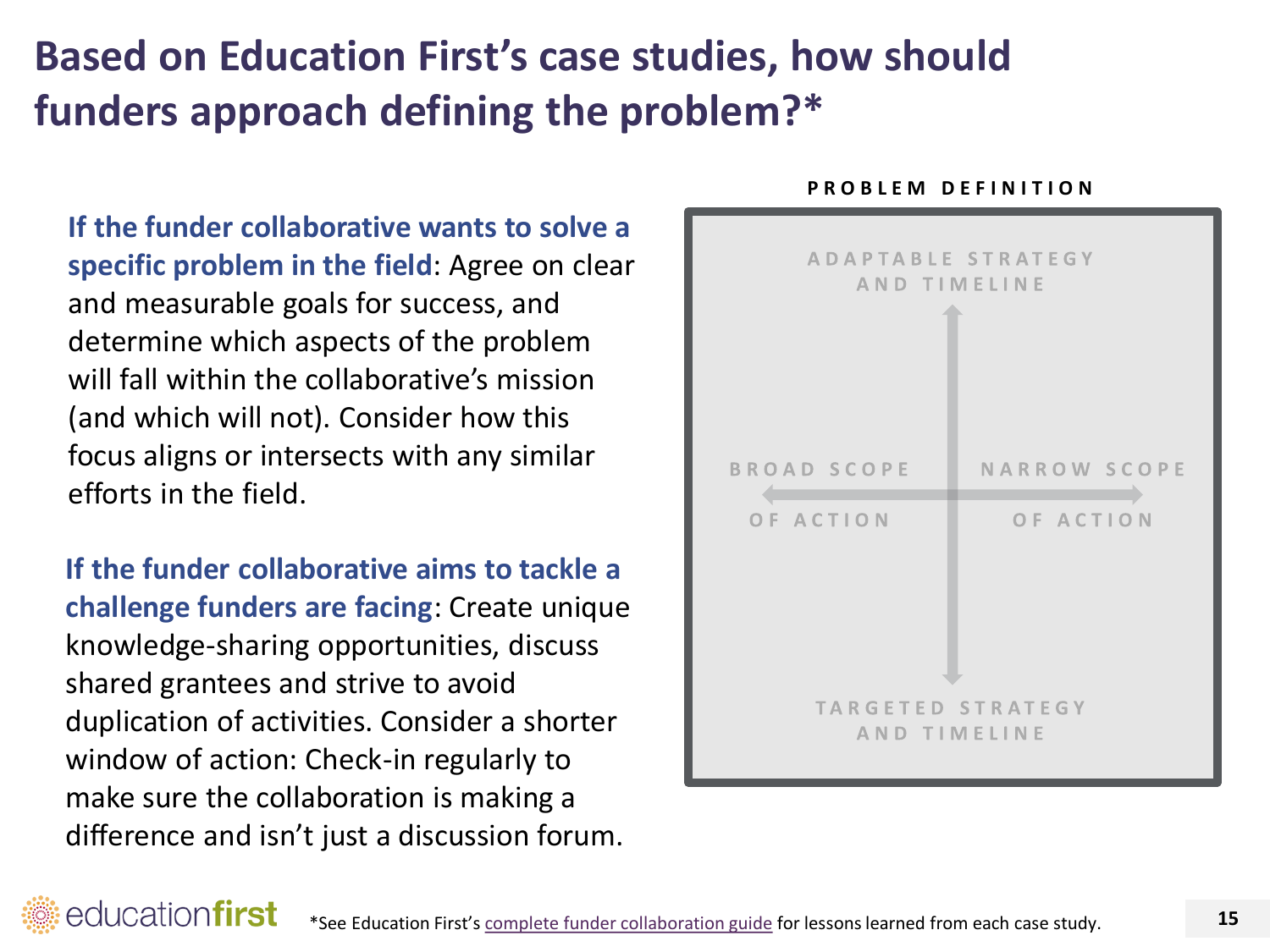# **Based on Education First's case studies, how should funders determine their scope of action?\***

**If the funder collaborative's scope of action is broad**: Coalesce around shared funder interests and priorities to focus the collaborative's work (e.g., by "mapping" the public education system to identify highleverage opportunities for joint action). Create a governance structure to ensure the focus remains relevant.

**If the funder collaborative's scope of action is narrow**: Develop a deep and nuanced understanding of the specific need the collaborative intends to meet (e.g., by engaging the researchers and practitioners with expertise) and a clear idea of what a "win" looks like.



PROBLEM DEFINITION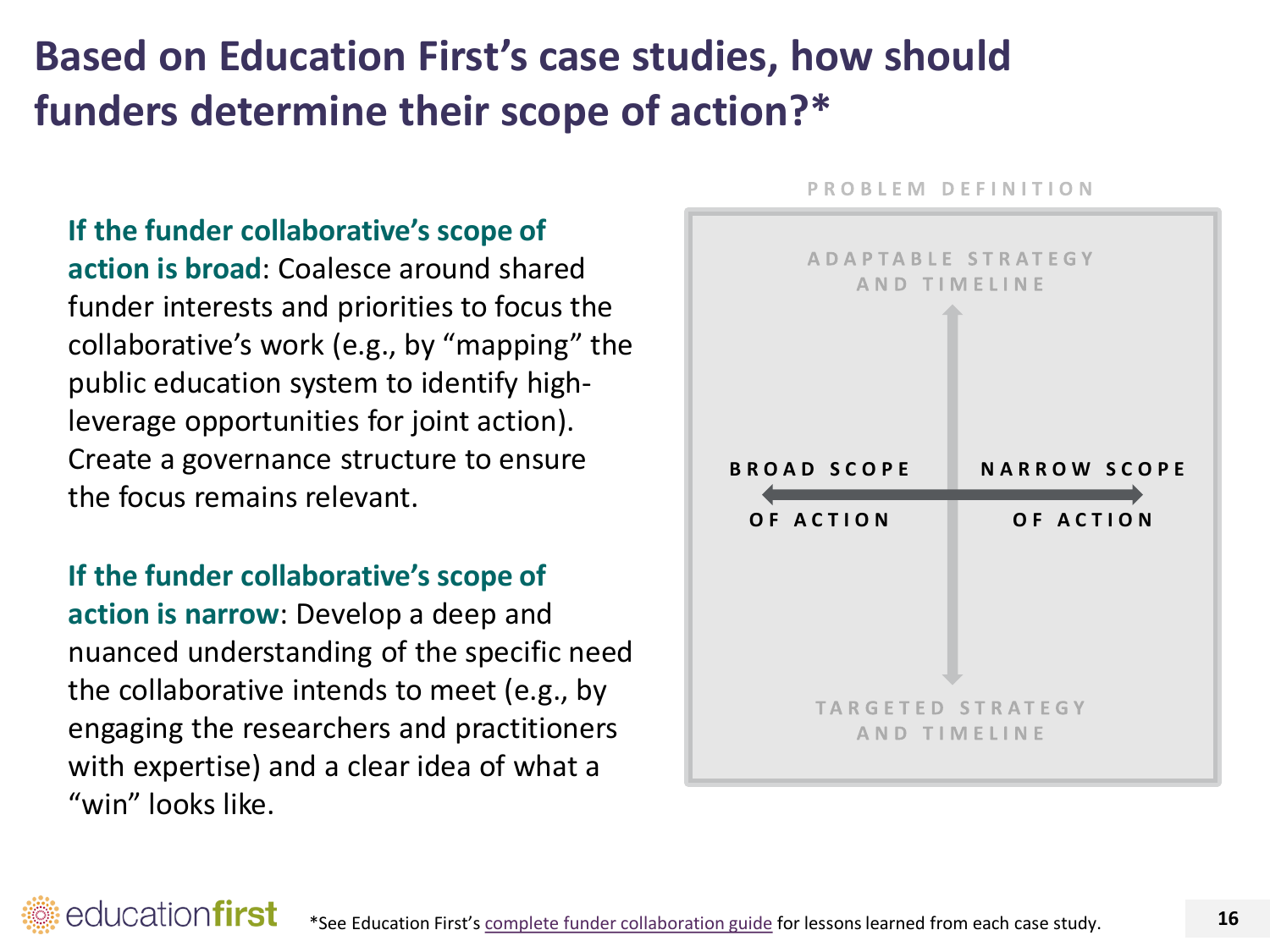# **Based on Education First's case studies, how should funders develop their strategy and timeline?\***

**If the funder collaborative's strategy and timeline are adaptable**: Establish a nimble internal decision-making process to enable quick changes to tactics, activities and timelines based on ongoing intelligence from grantees and other partners. Make sure goals are clear.

**If the funder collaborative's strategy and timeline are targeted**: Determine the scale and sustainability of the solution that the collaborative supports, but also ensure that these two are attainable and do not divert attention or resources away from the actual implementation of the solution.



#### PROBLEM DEFINITION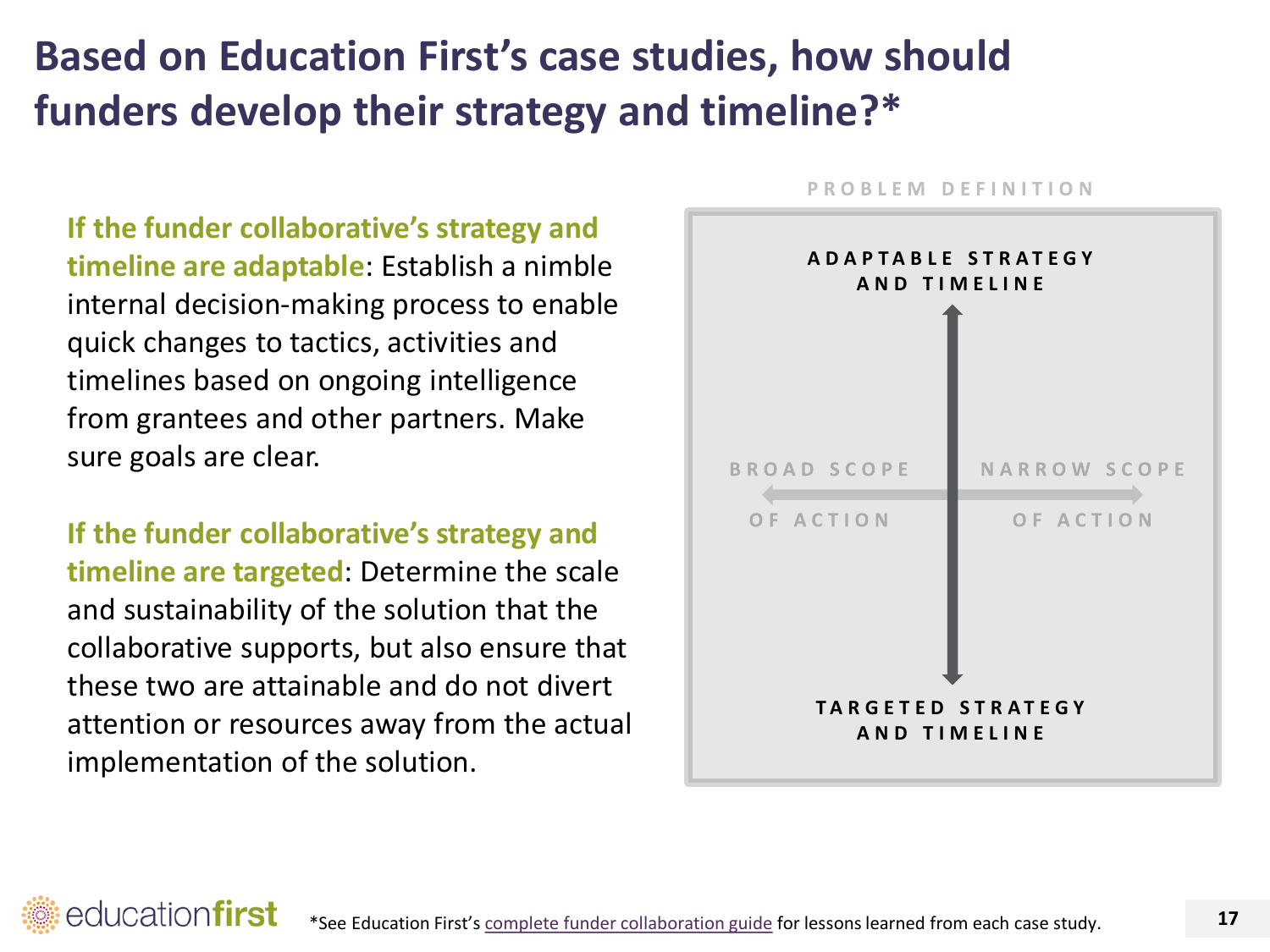# **Moving forward, Education First recommends that funder collaboratives consider five opportunities for action.\***

As more states design their own **assessments**, provide advocacy and tools to ensure high quality and alignment to the CCSS.



Help state leaders design new approaches to **K-12 accountability systems** that leverage the greater flexibility that federal law now provides.

**3**

education**first** 

Create new models for **educator professional development**, especially for helping English language learners and students with disabilities achieve higher standards.

**4**

**Monitor** CCSS implementation, **evaluate** the effectiveness of new approaches, and **share lessons and case studies** with the field.



Create stronger incentives for publishers to produce more and better CCSS-aligned **instructional materials**.

**Funders can use the decisionmaking matrix to explore these opportunities:**

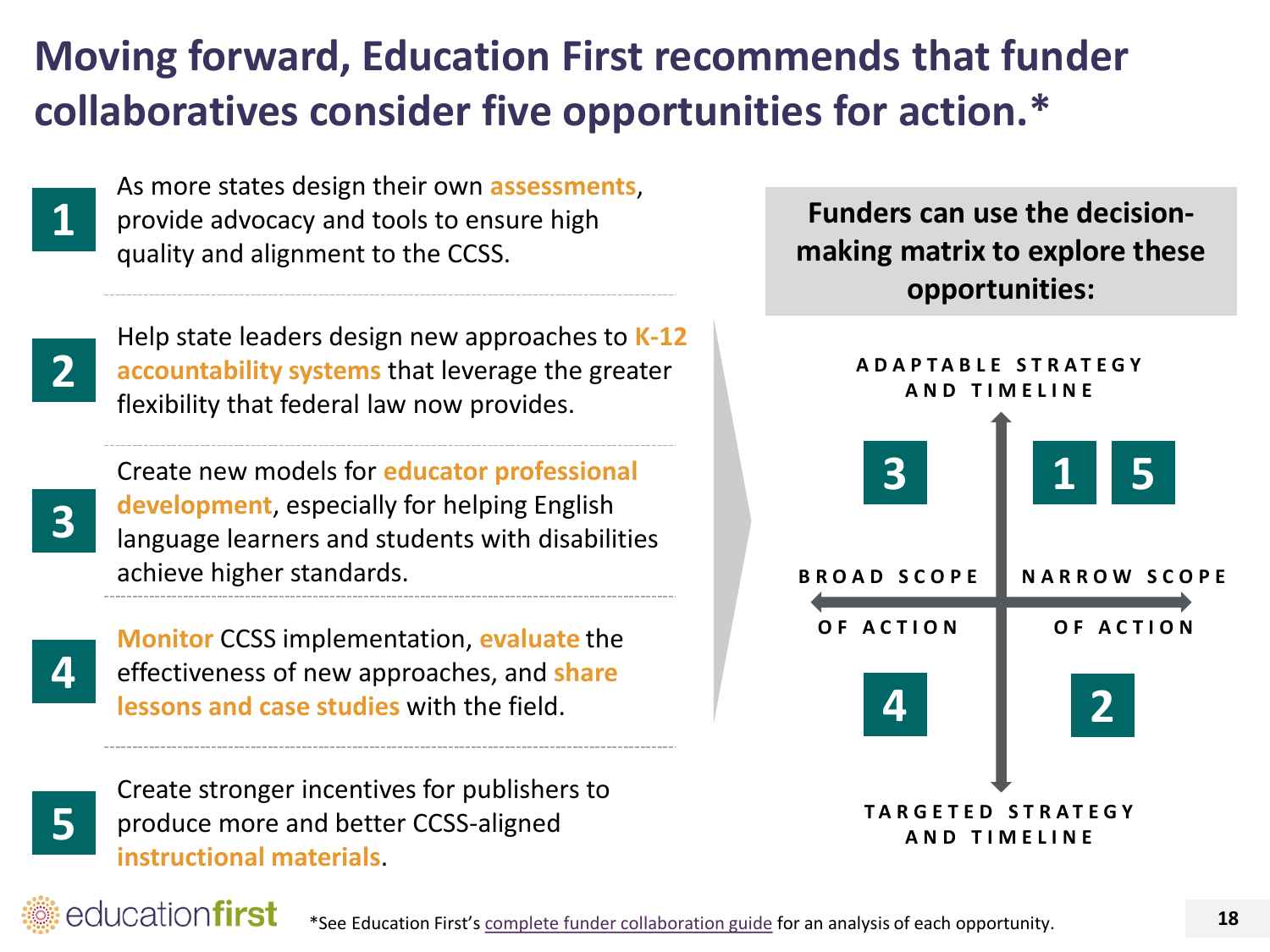# **Finally, the matrix offers funders guidance as they pursue future collaborations focused on the CCSS.**

#### **Problem definition: Explicitly state your goals**

The impact of funder collaborations can take different forms, as the four case studies in this guide show. **Funders should negotiate up-front what success looks like and how they will know they have accomplished what they set out to do together**.

#### **Scope of action: Let form follow function**

Different collaboration structures can be powerful forces for change in their own way—but **each structure is unique and better suited to accomplishing different goals**.

#### **Strategy and timeline: Follow through on what you started**

As Mark Twain might say, reports of the Common Core's death are greatly exaggerated. Real work remains in every state to increase knowledge and capacity for sustained implementation of the standards—even in states that have rebranded the standards or modified them slightly to accommodate state-specific goals. **Funders have made progress in tackling this widespread challenge and now have opportunities to continue collaborating to finish this work**.